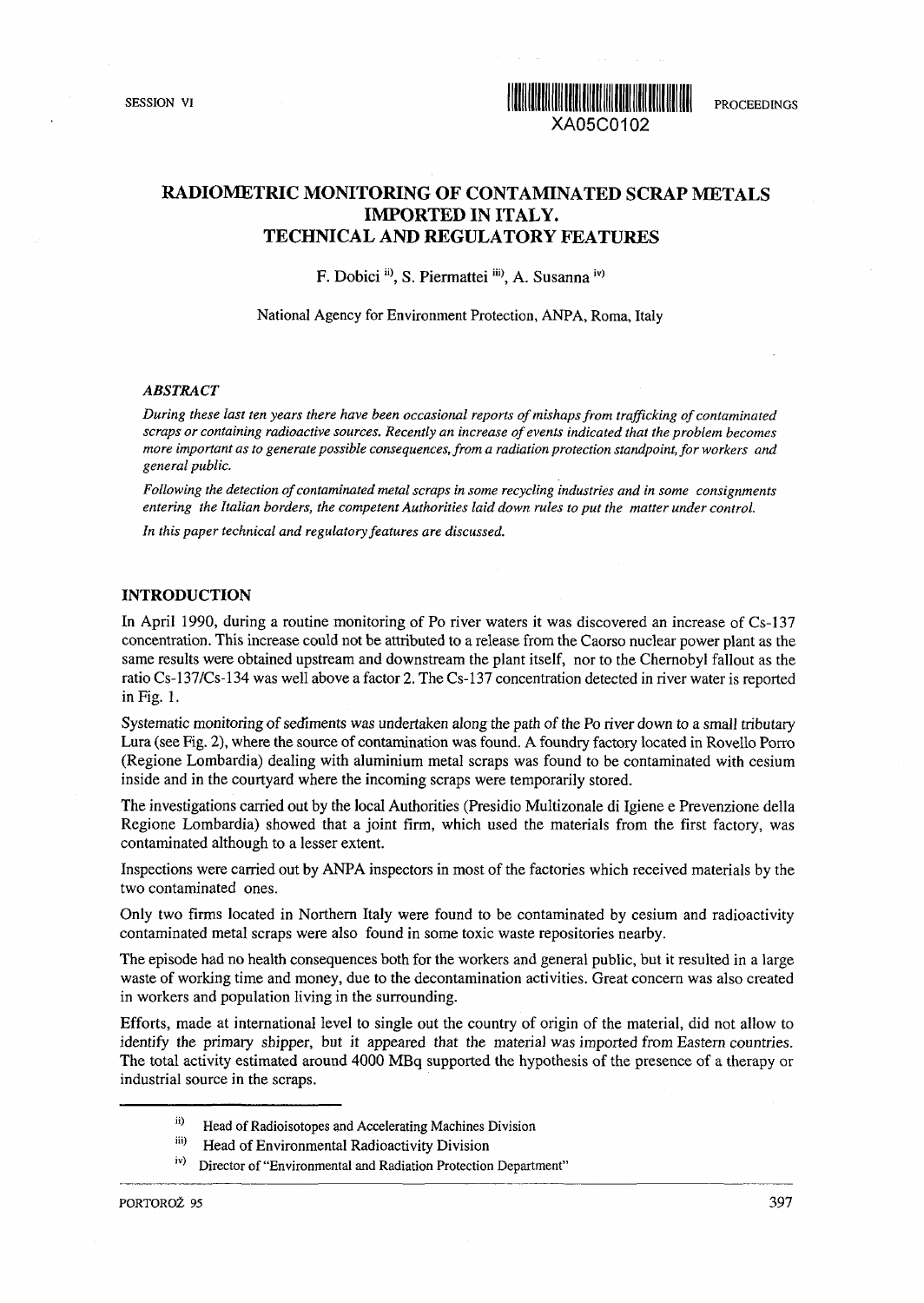It appeared clear to the Italian Authorities that, in the future, radiation protection regulations should require a registration system for dismissed radioactive sources as well as that the users of scraps have to monitor the incoming materials.



**Fig.** 2: Schematic view of contamination diffusion through waterway.

# **SYSTEMATIC CONTROLS OF IMPORTED SCRAPS AT THE ITALIAN BORDERS**

Two years after the cesium contamination in Lombardia Region, the Ministry of Health was informed about the import in Sweden of ferrous materials, slightly contaminated, and on the possibility that potential contaminated materials could be introduced in Italy. The country of origin of the material was ex-URSS. Great was the concern of Health Authorities, which decided to alert the Health Offices existing at the borders, in order to carry out monitoring on all the incoming shipments of metal scraps from non EU countries.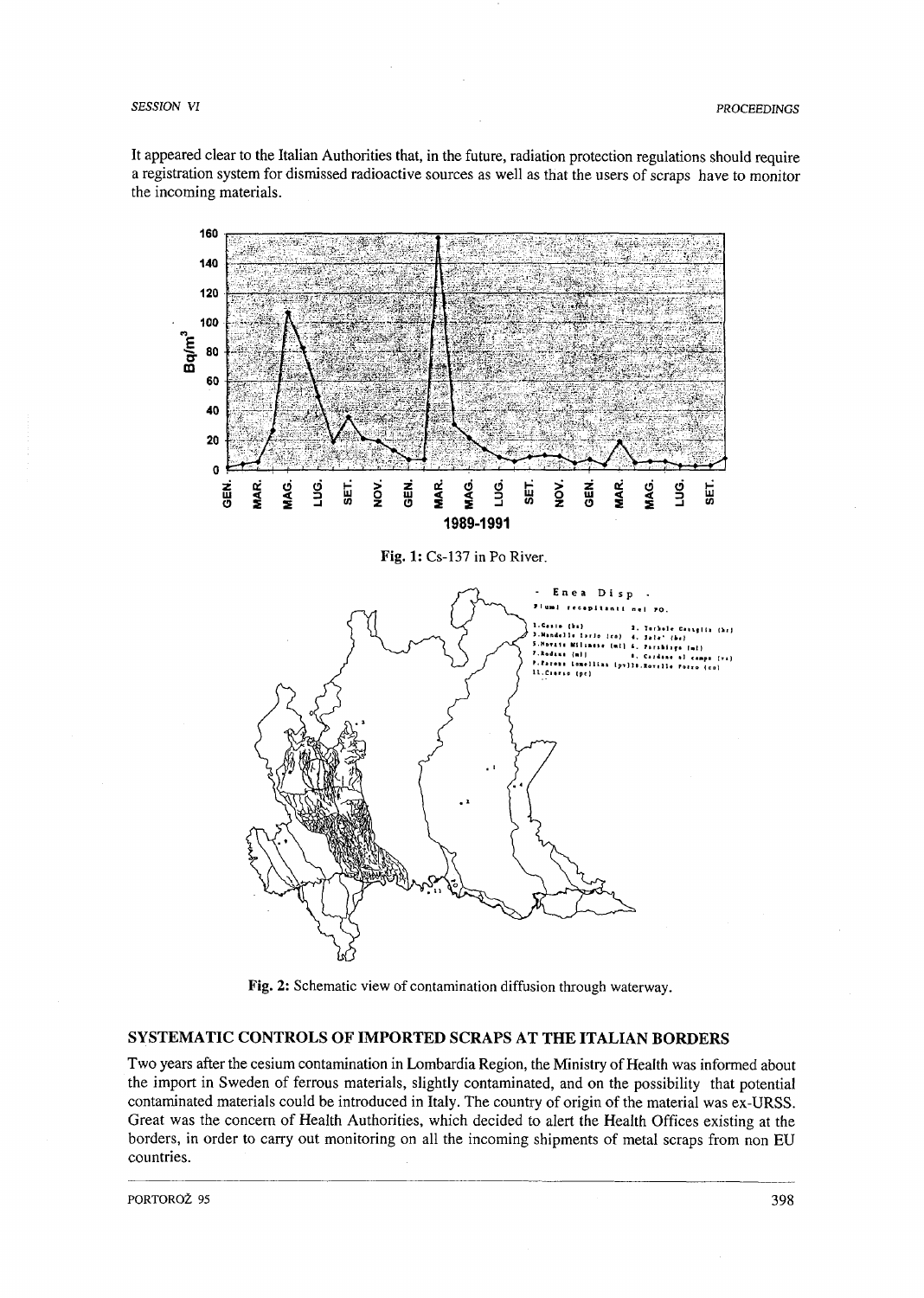First measurements carried out by various institutions (ANPA, ISPELS and Regional Environmental Radioactivity Laboratories) showed the existence of CO-60 contaminated scraps coming from Eastern Countries either by sea but mainly by rail.

The experience gained after three months of monitoring showed that around  $1\%$  of incoming cargoes resulted to contain scraps contaminated with Co-60, Cs-137, Ra-226. The countries of origin of the material were usually Eastern Countries. The range of contamination was of the order of some Bq/kg to some thousands; moreover only a small part of the cargo was contaminated (around 100 kg over 40 - 50 tons).

The concentration of artificial radionuclides was of no health significance either for the workers and for the public. No resuspension took place and the external radiation levels were also rather low. However the psychological impact could not be neglected, as well as the potential risk connected with the possible existence of dismissed radioactive sources or highly contaminated pieces in scraps.

# **REGULATORY PROVISIONS**

For the above mentioned reasons, the Italian Ministry of Health issued a circular on June 29, 1993 (1), concerning the procedures to be adopted to allow the ingress of metal scraps.

The presence of radioactivity in metal scraps was considered not justified and therefore no clearance levels have been established. All the shipments showing external radiation levels higher than the natural background shall not be allowed to enter the Italian territory and are sent back to the shipper.

This procedure, however, cannot exclude the presence of radioactive sources inside the cargo, owing to the shielding properties of the material, nor the presence of  $\alpha$  or  $\beta$  sources. In the same time monitoring of incoming materials at the borders can cause the slowing down of the traffic and it is very expensive in terms of manpower. A change in the policy adopted appears necessary. Monitoring shall be carried out at the receiving point i.e. at the factory, although this procedure might cause difficulties when the material has to be sent back.

| <b>Place</b>         | <b>Interventions</b> | <b>Wagons, Trucks</b><br>(number) | Shipment not admitted<br>(number) |
|----------------------|----------------------|-----------------------------------|-----------------------------------|
| Opicina              | 743                  | 996                               |                                   |
| Rabuiese             | 9                    | 15                                |                                   |
| Fernetti             | 9                    | 46                                | --                                |
| Scalo Legnami        | 21                   | 364                               | 8                                 |
| Gorizia F.S.         | 18                   | 117                               | 5                                 |
| Gorizia S. Andrea    | 84                   | 198                               |                                   |
| Udine                | 31                   | 787                               | 4                                 |
| Osoppo               | 29                   | 2113                              | 31                                |
| Tarvizio (Autoroute) | 3                    | 24                                |                                   |
| Tarvisio Coccau      | $\overline{2}$       | $\overline{4}$                    | ----                              |
| Tarvisio (Railway)   | 103                  | 6866                              | 41                                |
| Pontebba             | 15                   | 45                                | ---                               |
| S. Giorgio Nogaro    | $\mathbf{2}$         | 5                                 |                                   |
| Sea-port             | $\overline{2}$       | 18                                |                                   |
| Total                | 411                  | 11608                             | 89                                |

The installation of automatic control systems at the borders should also be foreseen.

**Table 1:** Results of monitoring carried out at the North-East border in the period May 1993 - December 1994.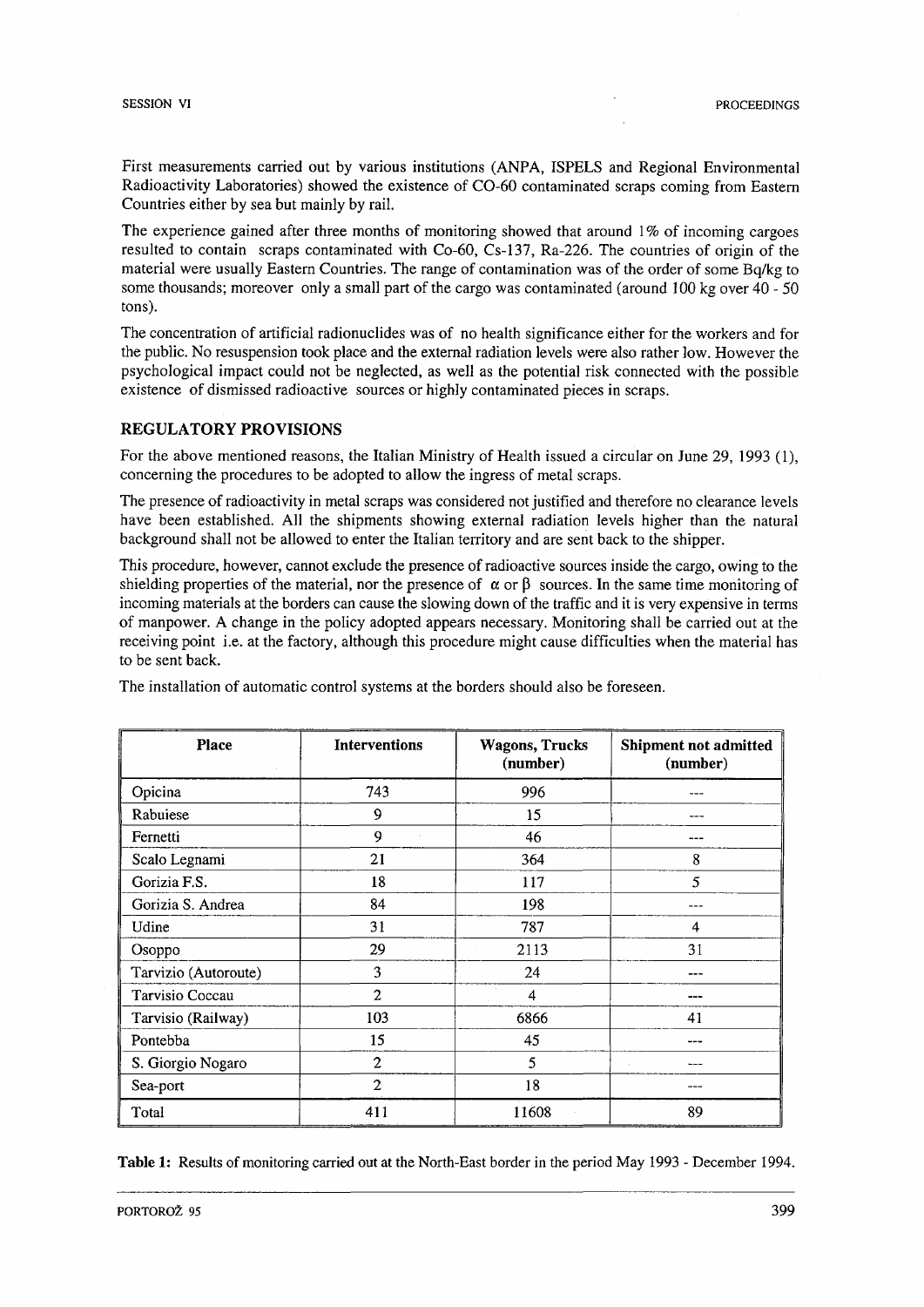After one year of experience the data of monitoring at the border confirmed that around 1% of the incoming cargoes show a contamination in the range 1 -1000 Bq/kg (in one case 8500 Bq/kg were found in a single piece). In the table are summarized the data collected at North Eastern borders.

Three Regional Authorities emanated their own provisions and imposed the recipients of the materials to carry out the controls at the factory before any use of the materials (2, 3, 4).

The Ministry of Health also required the advice of National Health Council.

The views of the Council can be summarised as follows:

- 1. Materials shall be certified at the place of origin as free of contamination;
- 2. The receiving firms shall carry out the monitoring of incoming materials;
- 3. Monitoring shall be carried out by the Local Authorities in the framework of their routine inspection activities (random controls).

In the meantime, the Ministry of Health, through an agreement with the Ministry of Industry, planned to install automatic detectors in some custom points where in the future all the imported scraps shall be convened.

The financial support has recently been granted and in the near future it will be possible to have such apparatuses.

A workshop on "Radiation protection problems connected with the import of contaminated metal scraps" was organized by the Italian Radiation Protection Association on May 1995. The audience was very large and eterogeneous: technicians, operators, detection equipment dealers, etc.

It appeared from the discussion the need of clear regulations, of uniform procedures and of avoiding duplication of work.

## **NEW RADIATION PROTECTION REGULATIONS**

From January 1, 1996 new radiation protection regulations will enter into force. This will impose important changes.

At present to be exempted from radiation protection regulations two conditions shall be fulfilled at the same time. Both the activity concentration and the total activity shall not exceed given values (5).

In the new decree (6) if the activity concentration levels are below fixed values of no health significance, the regulations do not apply, independently of the total quantity. This means to introduce, de facto, an exemption level which is established at 1 Bq/g.

A provision (ex art. 157) is expressely devoted to radiometric surveillance of metal scraps. The operators, who melt scraps or other metallic materials for industrial purposes, shall monitor the materials to detect the presence of dismissed radioactive sources. The same provisions also apply to those who collect or store metal scraps.

A Directive, concerning the ways according to which monitoring activities on metal scraps shall be carried out, is being prepared by a working group set out by the Ministry of Health. This Directive is of particular importance as it will assure uniform procedures in checking the incoming scraps.

The provisions contained in the preliminary draft require that each metal scrap shipment coming from non EU countries shall be accompanied by a document certifying that the external radiation levels are within the fluctuations of the natural radiation background.

Shipments entering Italy shall be registered as well as the results of the monitoring activities.

The receiver of the scrap materials from whatsoever origin, shall verify that artificial radioactive concentration, if any, shall be less than 1 Bq/g.

It has to be underlined that these represent only proposals and have to be discussed by all the interested parties.